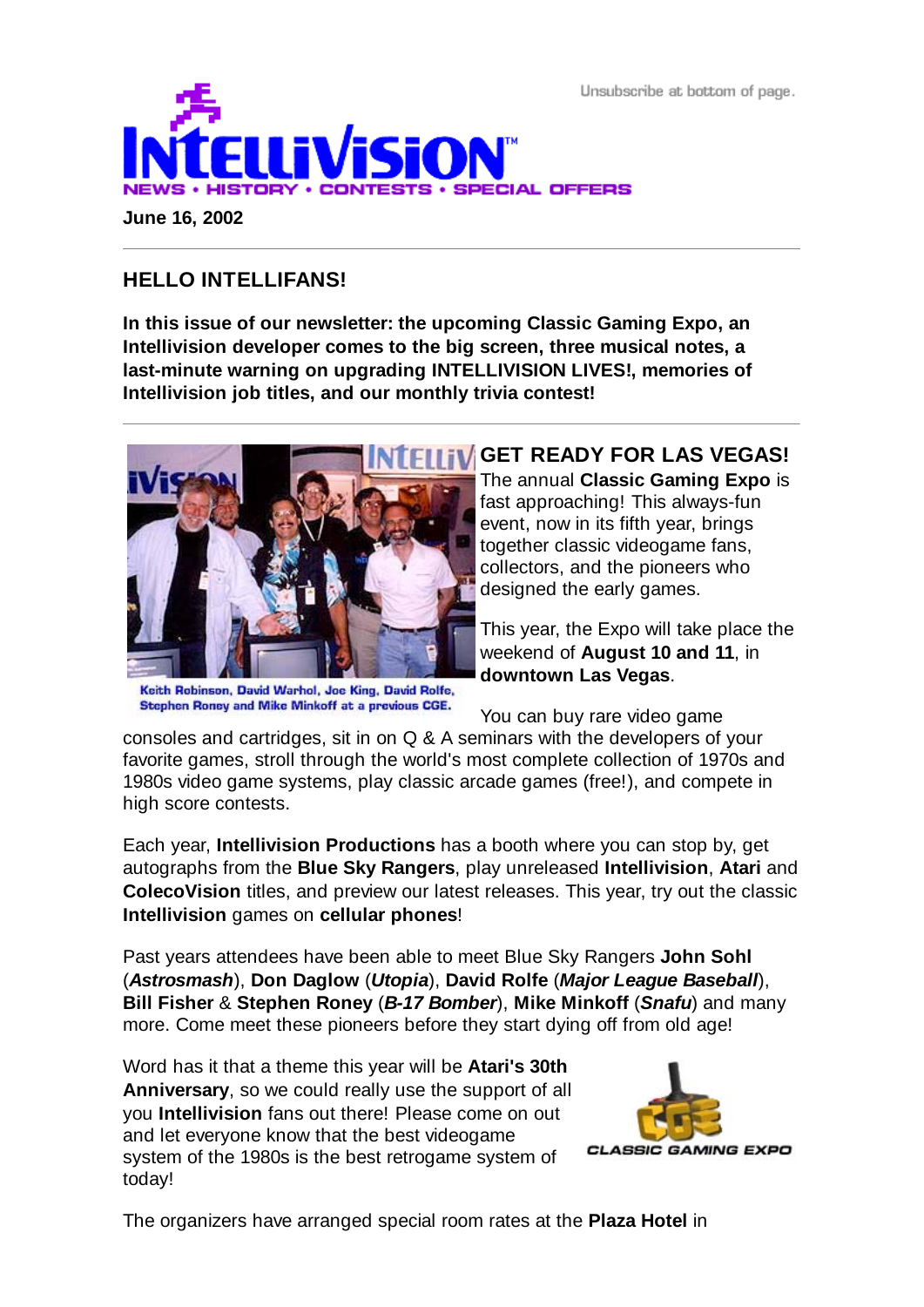**downtown Las Vegas**, site of the Expo, and discounted airfares on several major airlines, making this a fun, inexpensive weekend getaway! Bring the family, visit the show one day, hit the strip the next! Or leave the family home and spend **both** days at the show! Whatever. See you there!

**Make reservations for the Classic Gaming Expo NOW >**

**Find links to photos and stories from the Intellivision booth at past Expos >**



**David Stifel** 

**BLUE SKY RANGER ON SILVER SCREEN**

Watch for Intellivsion's own **David Stifel** in the new **Steven Spielberg** sci-fi thriller *Minority Report*, opening June 21. What's a video game programmer doing in one of the hottest films of the summer? It's not such a stretch--when **Mattel Electronics** was hiring game designers, creative credentials were as important as technical experience. When he joined Mattel, Shakespearean-trained actor David was already a member of the Screen Actors Guild. He was also an educator, having spent a year in Iran teaching English to the Shah's air

force.

At Mattel, David's first project was putting together the 1983 Intellivision demo cartridge for use in stores. He then designed and programmed the revolutionary *Game Factory* for the **Intellivision Entertainment Computer System** (**ECS**). Unfortunately, Mattel sold the rights to Intellivision before *Game Factory* could be released. The new owner, **INTV Corp.**, chose not to support the **ECS**. Game Factory remained on the shelf until it finally debuted on *INTELLIVISION ROCKS* in 2001.

In recent years, David has pursued his acting career more aggressively, appearing in many plays throughout the Los Angeles area and guesting on such TV shows as *ER*, *Six Feet Under*, *Family Law*, and *Once and Again*.

Last year, a casting director auditioned David for a role in *Minority Report*. Seeing the videotape of the audition, director **Steven Spielberg** instead wanted David for a different role: a two-person scene with star **Tom Cruise**. David was brought in to play the part without seeing a script; he was given his pages when he arrived for filming. The script turned out to be just a starting point, as Spielberg encouraged David and Cruise to improvise most of the scene.



So what is his role? Well, he can't say--he had to sign a non-disclosure agreement to work on the top-secret film shoot. He will only say that his part is "brief, but memorable." We note, however, that the **International Movie Database** lists his credit in the movie as **"Lycon - seller of Black Inhalers."** Cool.

But David is more than videogames and acting--he's also a musician! His electronic interpretations of classical music--available on three CDs: *Classical Gasses*, *Classical Magic*, and *Classical Wonders*--are popular downloads on the **MP3.com** web site, where they can be heard in their entirety.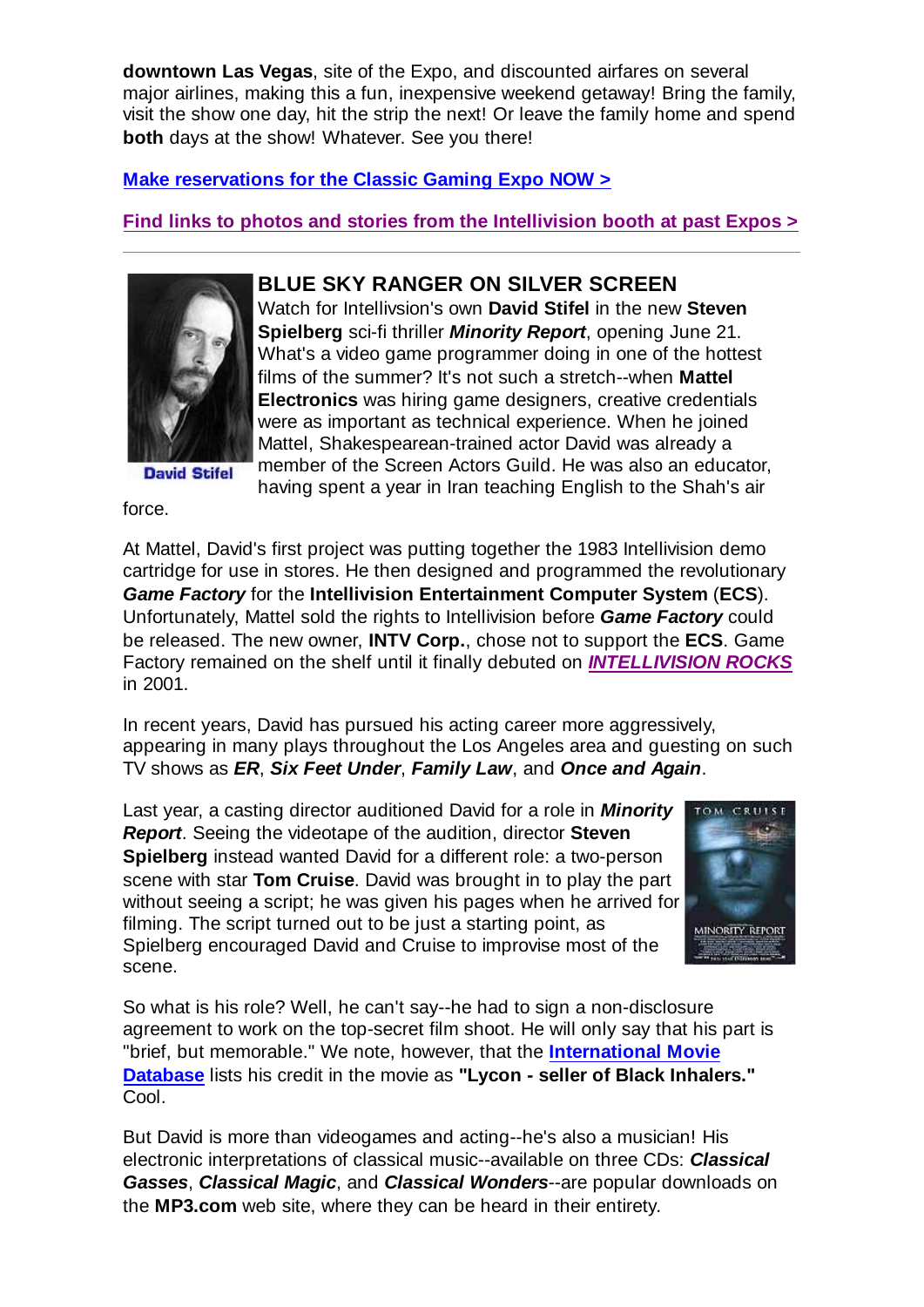### **THREE MUSICAL NOTES**



**NOTE ONE:** First, *Astrosmash* was an **Intellivision** game, then an **Atari 2600** game (*Astroblast*), then an **Aquarius** game. More recently, you've been able to play it on **PC**, **Mac**, **PlayStation**, and on **cell phones**. So what's next for *Astrosmash*? How about: **Astrosmash--the Band**?

**Astrosmash** started in 2001 after the breakup of the Los Angeles-based heavy metal band **Tenitus**. Musicians **Dan Parrott** and **Nino Rebelle** had a hard time finding a name for their new band. Explains Dan: "So I started thinking of 80's memorabilia, and it hit me in a flash: '**Intellivision**....**ASTROSMASH!**' We loved Inty since it's release, so it was perfect to be the world's first **Intellivision** tribute band."

They describe their music as progressive rock with elements of styles from the 60's to the present. They say they are "still in the developmental stages," but you can preview their sound on their web site. Several songs are available for downloading, including **"Astrosmash,"** an instrumental composed entirely of sound effects from the original game!

The band hopes to play some LA-area shows by the end of the year. We'll keep you posted.

**Hear Astrosmash (the band) on their official web site >**



**NOTE TWO:** Intellivision-fan **Bohus Blahut** wrote to report an **Intellivision** sighting: while thumbing through the records in his local electronics superstore, Bohus came across the album *Designing a Nervous Breakdown* by **The Anniversary**. He had never heard of the band, but the cover sure looked familiar: it's a screenshot from the **Intellivision** game *Microsurgeon*.

We contacted the Lawrence, Kansas-based band. Founding member **Josh Berwanger** explained that

"We are all big video game fans (mostly old-school systems) and **Intellivision** was, and in my opinion is still, the best ever. I actually just bought the **Intellivoice** off eBay. So, yeah, we got the cover from possibly one of the hardest games to ever play and/or figure out, *Microsurgeon*. The artwork for that game is amazing--it really reminded us of **Devo** at first, so we automatically fell in love."

*Designing a Nervous Breakdown* is available for \$14.99 (a buck off retail) on **Amazon.com**, where you can hear samples of all 10 tracks on the CD.

**Order** *Designing a Nervous Breakdown* **by The Anniversary from**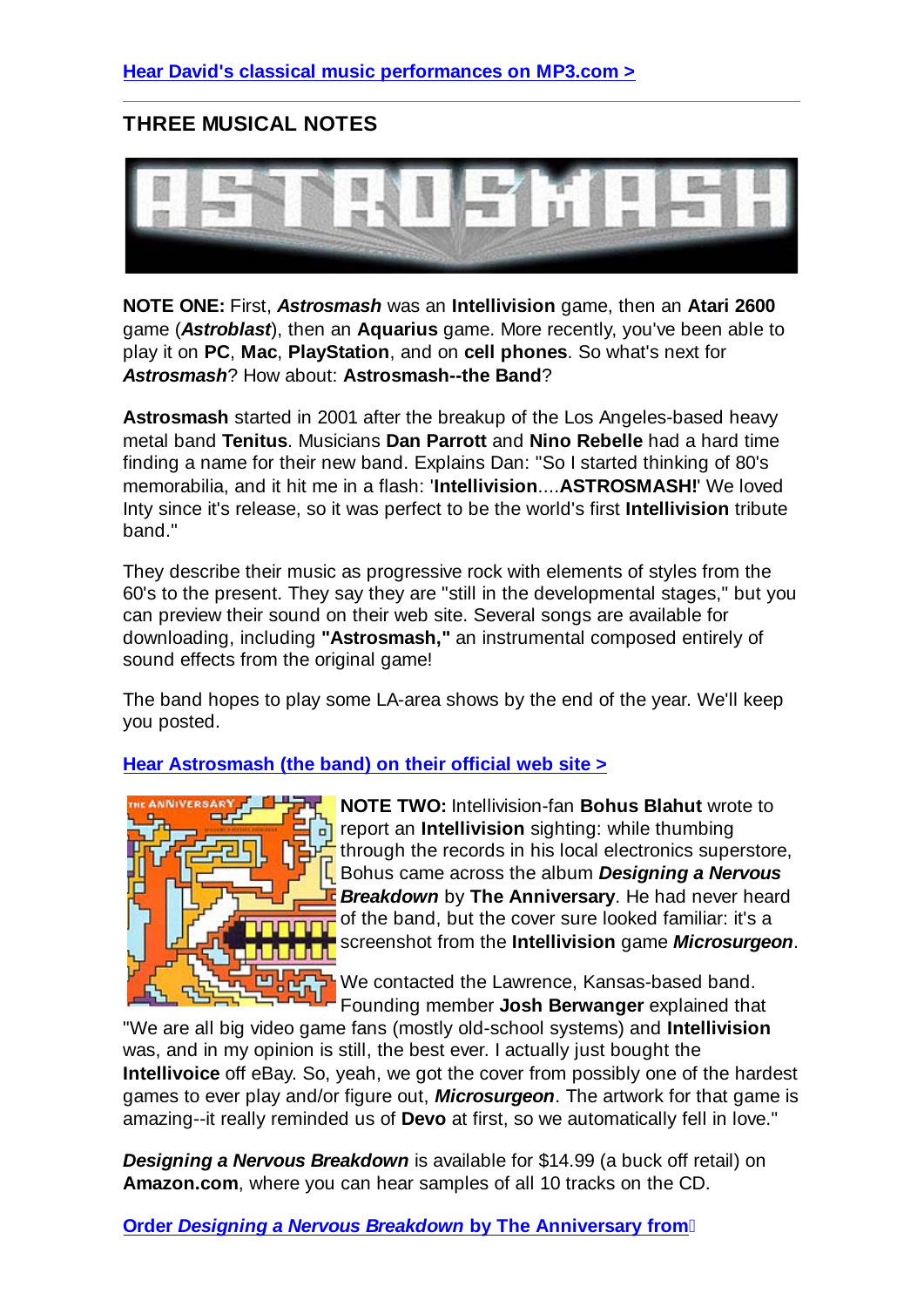#### **Amazon.com >**

#### **Play** *Microsurgeon* **on the collection** *INTELLIVISION ROCKS* **>**



**Confusium** 

**NOTE THREE:** Some news about our latest project: *INTELLIVISION IN HI-FI*. In the **Intellivsion booth** at the 2000 **Classic Gaming Expo**, we had a fifteen minute music loop playing entitled **"The Closest Thing to the Real Thing."** This original piece by electronica artist **Confusium** contained samples from **Intellivoice** games and **Intellivision** commercials. Many show attendees asked if they could get a copy of it.

We had the idea of including **"The Closest Thing to the Real Thing"** as an audio track on the CD-ROM collection *INTELLIVISION ROCKS*, which was then in development. That expanded into the idea of adding five audio tracks: 30 minutes of music inspired by **Intellivision**. Unfortunately, as the amount of video clips grew on *INTELLIVISION ROCKS*, the space left over for music dwindled to 10 minutes. Only three music tracks could be included. **"The Closest Thing to the Real Thing"** didn't fit at all.

Everyone was so excited about the music, though, that we decided to produce an all-music CD: *INTELLIVISION IN HI-FI*. The album includes three types of tracks: original music inspired by Intellivision, new arrangements of Intellivision game themes, and actual Intellivision music--including several never-heard themes from unreleased and unfinished games.

The CD is nearing completion--just a couple more artists need to go into the recording studio. We hope that in next month's newsletter we'll have the final play list and the release date. In the meantime, check out **"Compare This!"** and **"Surfing on Thin Ice,"** two tracks on *INTELLIVISION ROCKS* that will also be on *INTELLIVISION IN HI-FI*.

**Hear "Compare This!" and "Surfing on Thin Ice" on MP3.com >**

#### **HURRY! TIME IS RUNNING OUT!**



Back in March we released *INTELLIVISION LIVES!* **Version 1.1**. For those of you who already had **Version 1.0**, we offered a **low-cost upgrade for only \$9.99, including shipping and handling**. We warned you that the low-cost upgrade would only be available for a limited time--just over three months.

Well, we know many of you figured three months is forever. No

rush. Well surprise! **The offer expires June 30--just two weeks away!** So for those of you who've been putting it off, time to get moving!

Do you need to upgrade? The main difference with **Version 1.1** is that the games run on **Windows 2000** and **XP**, as well as **Windows 95** and **98**. The games on **Version 1.0** only ran on **Windows 95** and **98**. So even if you haven't moved to **Windows XP** yet, if you think someday you might, you should upgrade your version of *INTELLIVISION LIVES!* now while you can save over \$25!

Another plus: **Version 1.1** works with standard DirectX-compatible hand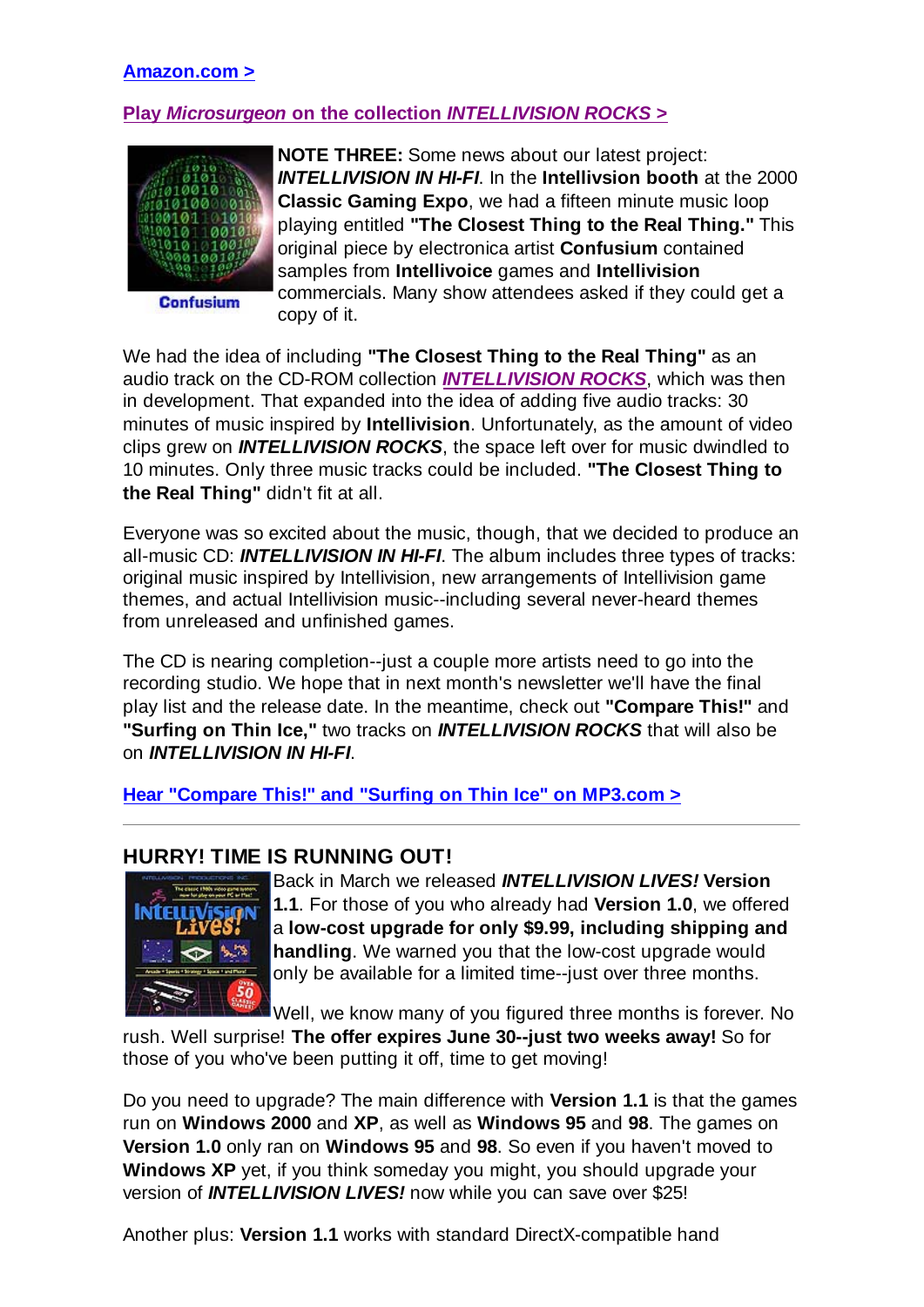controllers.

The upgrade is the **Version 1.1** CD-ROM with jewel case--same as if you paid full price!

**Don't need the upgrade? Now is still the best time to place an order for other merchandise!** The U.S. Postal Service is raising rates on June 30. We use **Priority Mail with Delivery Confirmation** for most domestic orders. The base rate for this class is going up about 10%--so unfortunately we'll be having to raise our shipping & handling rates. **Get your orders in before June 30 to save on postage!**

**Order the upgrade and other merchandise from Retrotopia.com >**

### **INTELLIVISION LORE FROM THE FILES OF THE BLUE SKY RANGERS:**



## **WE CARD HERE**

At videogame companies today, you'll find a wide variety of titles: AI Engineer, 3-D Character Animator, Senior Engine Programmer, 2-D Graphic Artist, Level Designer, Worldbuilder, and all sorts of Producers. But at **Mattel Toys** in 1981, if you were designing **Intellivision** videogames, your title was

**Programmer, Applications Software**. The programmers back then designed the games, did the artwork, developed the sound effects, and, of course, wrote the assembly-language game code.

Late in 1981, Mattel spun off the handheld and video game division into its own separate company: **Mattel Electronics**. Spinning off a company involves all sorts of paperwork and bureaucracy, but to the programmers it meant one thing above all others: new business cards. Many thought this was a chance to reinvent their job title. At the time, designing videogames was one of the coolest and most mysterious jobs in the country. The programmers wanted a sexy, creative title to match. Passing out business cards that read "Programmer, Applications Software," just didn't cut it.

A number of titles were proposed: **Designer, Intellivision Videogames**; **Designer/Programmer, Intellivision Game Software**; **Designer, Videogame Software**; and seemingly endless other permutations on the same few words. Some programmers started spinning out of control, asking to be **Game Design Czar** or **IntelliPope**.



It was **Manager Don Daglow** who brought people back to reality. No one was more of an optimist about the future of Mattel Electronics than Don, but he warned that this was a brand-new industry and the whole thing could collapse in six months. And if that happened, he pointed out, it would be a lot easier to get a new job in the local aerospace industry as a former "Programmer, Applications Software" than as a former "Designer, Intellivision Videogames."

**Don Daglow** 

(While most grudgingly accepted Don's logic, the argument was most likely moot; Mattel never would have changed the programmers' title. The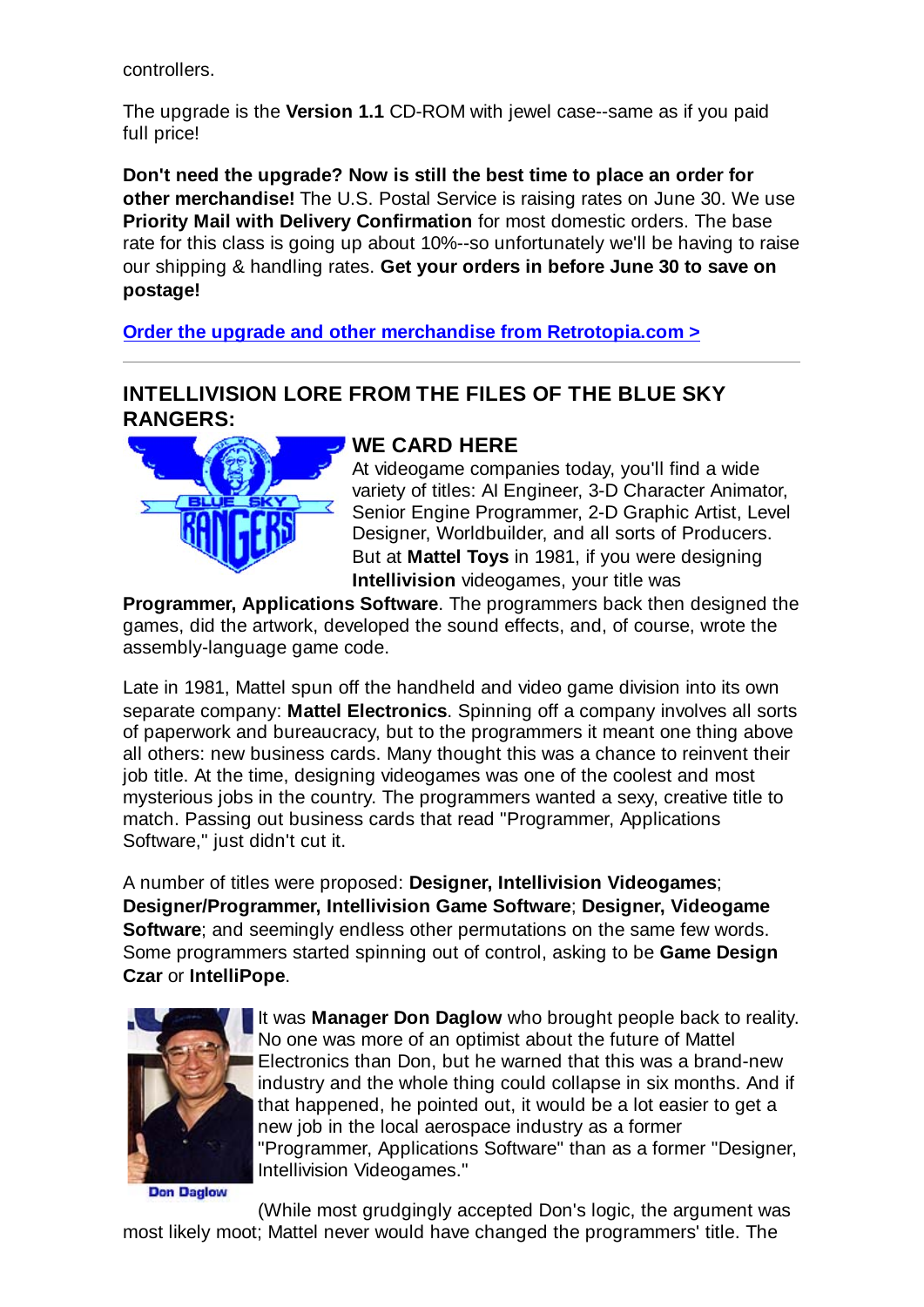company wanted the people working on Intellivision low profile, fearing they'd be stolen by **Atari** or **Activision**.)

So the new **Mattel Electronics** business cards were ordered. The title "Programmer, Applications Software" remained. No one really asked the question: why did programmers need business cards in the first place? About the only people the programmers gave them to were their proud parents, to prove they really had a job. The cards were mostly a white-collar perk, shiny objects to distract programmers from the fact they weren't being paid overtime for working a 60-hour week.

As seniority developed over the next couple of years, the advanced titles **Senior Programmer** and **Member of the Technical Staff** were added. When a programmer was promoted, his first act was usually to go to **Executive Secretary Theresa Young** and ask her to order him new business cards. Within a week, a box of 250 cards would arrive. The programmer would then throw out the 235 or so leftover cards from the old box. Trees were sacrificed so that **Mattel Electronics** could keep



**Theresa Young** 

programmers in cards. Ironically, aside from family members, the biggest recipient of these cards were probably headhunters from **Atari** and **Activision**.

Eventually, Don's warning came to pass. The videogame industry collapsed like a house of you-know-whats, and in a series of layoffs from mid-1983 through January 1984, all of the Mattel Electronics videogame designers lost their jobs. But most had no trouble at all finding new work, thanks to their previous experience: Programmer, Applications Software.

# **THE INTELLIVISION TRIVIA CONTEST!**

A record 170 of you entered last month's trivia contest. The question:

In the early 1980s, **George Plimpton** was celebrity spokesman for **Intellivision**, while M\*A\*S\*H star **Alan Alda** was celebrity spokesman for **Atari**. Twenty years later, they both played characters on the TV show **ER**. What OTHER unique connection links George Plimpton with Alan Alda?

Some people responded that both Plimpton and Alda are native New Yorkers or that both have been on **Conan O'Brien** or a number of other casual connections, but we asked for a **unique** connection. 132 of you gave the correct answer: **Alan Alda** *portrayed* **George Plimpton in the 1968 movie** *Paper Lion***, based on Plimpton's book.**

From the 132 correct answers, the random number generator at http://www.random.org/ selected **Tony Kirmser** of Wilton, Connecticut as the winner of an **Intellivision coffee mug**.

Congratulations, Tony! And thanks to all of you for playing!



Now try **this** question:

**In 1983, Mattel Electronics created a new programming job title and**